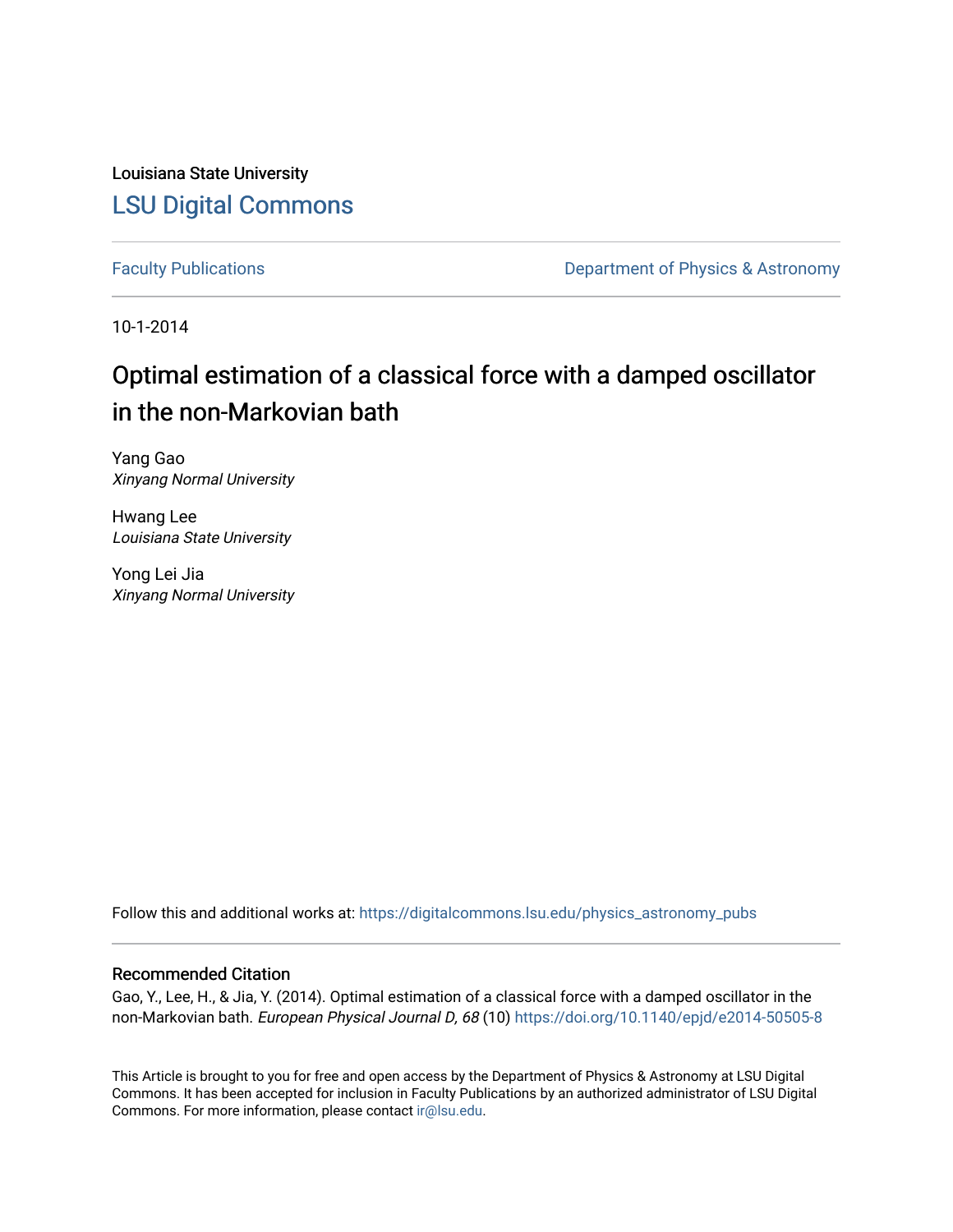# Optimal Estimation of a Classical Force with a Damped Oscillator in the non-Markovian Bath

Yang Gao,<sup>1,\*</sup> Hwang Lee,<sup>2</sup> and Yong Lei Jia<sup>1</sup>

<sup>1</sup>Department of Physics, Xinyang Normal University, Xinyang, Henan  $464000$ , China

 ${}^{2}$ Hearne Institute for Theoretical Physics and Department of Physics and Astronomy,

Louisiana State University, Baton Rouge, LA 70803, USA

(Dated: June 18, 2021)

We solve the optimal quantum limit of probing a classical force exactly by a damped oscillator initially prepared in the factorized squeezed state. The memory effects of the thermal bath on the oscillator evolution are investigated. We show that the optimal force sensitivity obtained by the quantum estimation theory approaches to zero for the non-Markovian bath, whereas approaches to a finite non-zero value for the Markovian bath as the energy of the damped oscillator goes to infinity.

PACS numbers: 03.65.Ta, 06.20.Dk, 42.50.Dv, 42.50.St

#### I. INTRODUCTION

The precisions of recent experiments detecting tiny forces and displacements have reached so extremely high levels that the quantum limits become important [\[1](#page-5-0), [2\]](#page-5-1). Many useful bounds for ideal systems have been obtained [\[3\]](#page-5-2). However, for these extremely sensitive measurements, the unavoidable bath-induced noise must be taken into account [\[4\]](#page-5-3). The problem of finding the ultimate quantum limit in the open system is usually difficult. There are only several exceptions that can be solved rigorously [\[5](#page-5-4)]. While the estimation of a single parameter in the Markovian bath has been extensively studied theoretically and experimentally [\[2,](#page-5-1) [3\]](#page-5-2), the estimation in the non-Markovian bath has not been received enough attention (notable contributions are Refs. [\[6](#page-5-5)]). In this paper, we take a further step forward in this direction and address the estimation of the amplitude of a classical force with known waveform probed by a damped quantummechanical oscillator (the estimation of the waveform of a force acting on an ideal harmonic oscillator was considered in Ref. [\[7\]](#page-5-6)), and especially investigate the effects of non-Markovianity of bath on the force sensitivity.

The damped oscillator could be a trapped ion under an external electric field, or a mesoscopic mechanical slab submitted to a weak force, or yet an end mirror driven by some gravitational wave in an optical interferometer. Therefore, the precise detection of the amplitude of a classical force plays an important role in the domains of nanophysics and gravitational waves [\[1\]](#page-5-0). This problem was pioneered by the works of Braginsky and collaborators [\[8\]](#page-5-7) and Caves et al. [\[9](#page-5-8)]. It is an example of the general problem of quantum estimation theory [\[10\]](#page-5-9). A typical parameter estimation consists in sending a probe in a suitable initial state through some parameterdependent physical channel and measuring the final state of the probe. Let  $x$  be the parameter to be estimated,  $y$ 

be the outcome of the measurement, and  $X(y)$  be the estimator of x constructed from the outcome  $y$ . To quantify the quality of this estimation, a local parameter sensitivity of x is defined as  $\delta^2 x = \int dy (X(y) - x)^2 p(y|x)$ , where  $p(y|x)$  is the conditional probability distribution of obtained a certain outcome  $y$  given  $x$ . The maximization of  $\delta^2 x$  over all possible measurement procedures leads to the so-called quantum Fisher information (QFI) [\[11\]](#page-5-10). It is shown in Ref. [\[11\]](#page-5-10) that the QFI can be computed from Uhlmann's quantum fidelity between two outgoing final states corresponding to two different parameters.

In general, the analytical expression for QFI in the presence of thermal noise is formidable, except for very particular situations [\[5](#page-5-4), [12](#page-5-11)]. Under the Markovian approximation, Latune et al. in Ref. [\[12](#page-5-11)] have obtained a tight bound for the force sensitivity by applying a variational method proposed in Refs. [\[13\]](#page-5-12) and a properly selected homodyne measurement. This bound approaches to a finite but nonzero value, known as the "potential sensitivity" in Ref. [\[8](#page-5-7)], as the mean energy of the damped oscillator goes to infinity. On the other hand, as the memory of bath becomes important, the results in Ref. [\[12\]](#page-5-11) should be updated. It is necessary to consider the effects of non-Markovianity of bath on the estimation of a classical force. Through exact solution and numerics, we demonstrate that the optimal force sensitivity in a non-Markovian bath can surpass the "potential sensitivity". That is to say, the force sensitivity with a sequence of discrete measurements can attain zero, as the mean energy of the damped oscillator goes to infinity.

This paper is organized as follows. Section II summarizes the main results of the exact dynamics of damped harmonic oscillator in a general non-Markovian bath. The evolution from a pure squeezed state is obtained through the Wigner characteristic function. In Section III we review the Markovian dynamics of the damped oscillator. Then in Section IV, we calculate the force sensitivities in terms of the explicit expressions for QFI. Section V contains our numerical results and theoretical analysis of the general behavior of QFI in non-Markovian baths. Finally, a short conclusion is drawn in Section VI.

<span id="page-1-0"></span><sup>∗</sup>Electronic address: [gaoyangchang@gmail.com](mailto:gaoyangchang@gmail.com)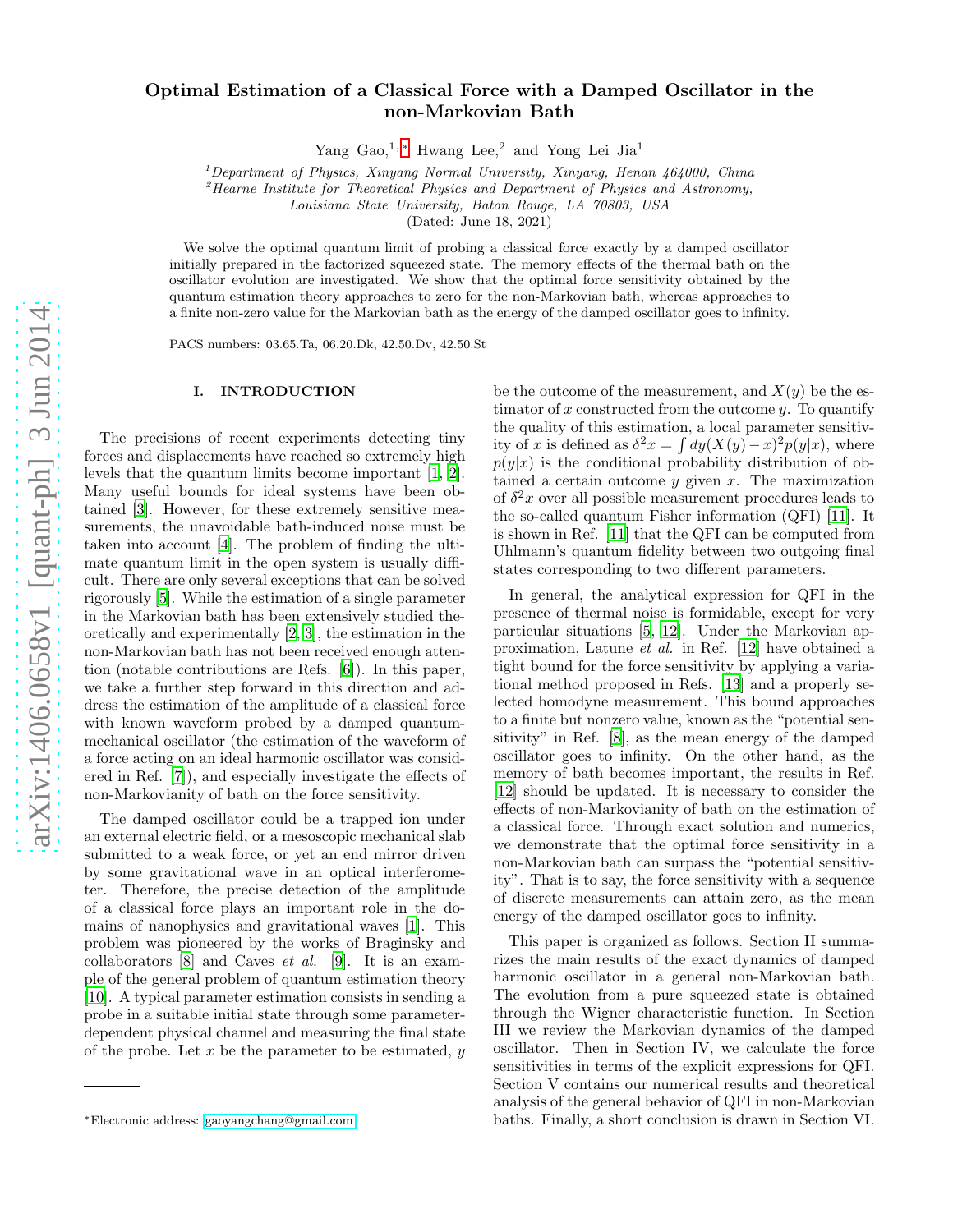## II. EXACT DYNAMICS OF DAMPED OSCILLATOR

The standard microscopic model for the damped harmonic oscillator in a general non-Markovian bath is based on the Hamiltonian  $H$  of a larger coupled oscillator-bath system [\[14\]](#page-5-13),

<span id="page-2-0"></span>
$$
H = H_S + H_B + H_{int}
$$
  
=  $\hbar \omega_0 \left[ \frac{1}{2} (p^2 + x^2) - f\varsigma(t)x \right]$   
+  $\sum_n \left( \frac{p_n^2}{2m_n} + \frac{1}{2} m_n \omega_n^2 q_n^2 \right)$   
- $q \sum_n c_n q_n + q^2 \sum_n \frac{c_n^2}{2m_n \omega_n^2}.$  (1)

Here the dimensionless variables  $p = P/\sqrt{m\hbar\omega_0}$ ,  $x =$  $X\sqrt{m\omega_0/\hbar}$ , so that  $[q, p] = i$ , and  $f = F/\sqrt{m\hbar\omega_0^3}$  are introduced in terms of the mass  $m$ , the oscillation frequency  $\omega_0$ , and the force amplitude F. The oscillator is submitted to the classical force  $F<sub>S</sub>(t)$ , and for simplicity, we assume that the time variation of the force,  $\varsigma(t)$ , is already known, and such that  $\max|\varsigma(t)| = 1$ . Therefore, our aim is to give the estimation of  $f$ . In the following, we choose  $\omega_0 = 1$  and the natural units  $\hbar = k_B = 1$ . It amounts to rescale energy in units of  $\hbar\omega_0$ .

Under the factorized initial condition  $\rho(0) = \rho_S(0) \otimes \rho_B$ with  $\rho_B$  the Gibbs state of the bath alone at temperature  $T$ , the reduced dynamics of the oscillator can be rigorously obtained from the time-local Hu-Paz-Zhang (HPZ) master equation [\[14](#page-5-13)]. It is also known that the HPZ master equation is equivalent to the Heisenberg-Langevin (HL) equation under the same initial condition.

In this paper, we use the resulting HL equation from [\(1\)](#page-2-0) for the damped oscillator, i.e.

<span id="page-2-1"></span>
$$
\ddot{x}(t) + \int_0^t dt' \gamma(t - t') \dot{x}(t') + x(t) \n= -\gamma(t)x(0) + F_T(t) + f_S(t),
$$
\n(2)

for further analysis. Here the coupling with the thermal bath is described by an operator-valued random force  $F_T(t)$  and a mean force characterized by a memory kernel  $\gamma(t)$ . They satisfy the commutation relation,  $[F_T(t), F_T(0)] = i\dot{\gamma}(t)$ . In terms of the spectral density defined as  $J(\omega) = \sum_n c_n^2 \delta(\omega - \omega_n) / m_n \omega_n$ , we have  $\gamma(t) =$  $\int_0^\infty d\omega J(\omega) \cos(\omega t) / \omega$  and the autocorrelation of  $F_T(t)$ expressed by  $\nu(t-t') \equiv \langle F_T(t) F_T(t') + F_T(t') F_T(t) \rangle / 2 =$  $\int_0^\infty d\omega J(\omega)/2 \coth(\omega/2T) \cos \omega(t-t')$ . Integration of Eq. [\(2\)](#page-2-1) yields

<span id="page-2-2"></span>
$$
x(t) = X_q(t) + X_c(t),
$$
\n(3)

where

$$
X_q(t) = \dot{G}(t)x(0) + G(t)\dot{x}(0) + \int_0^t dt' G(t - t')F_T(t'),
$$
  
\n
$$
X_c(t) = \int_0^t dt' G(t - t')f_S(t').
$$
\n(4)

Here the retarded Green function  $G(t)$  is the unique solution of  $\ddot{G}(t) + \int_0^t dt' \gamma(t - t') \dot{G}(t') + G(t) = 0$  with the initial conditions  $G(0) = 0$  and  $G(0) = 1$ .

To determine the final state of the forced oscillator, it is simple to use the reduced Wigner characteristic function defined as  $\chi_t(P,Q) = \text{Tr}\left[e^{-i(x(t)P + p(t)Q)}\rho(0)\right], \text{ where}$  $p(t) \equiv \dot{x}(t)$  is the momentum operator. From Eq. [\(3\)](#page-2-2) and the quadratic structure of  $\rho_B$ , we can describe the final state with

<span id="page-2-3"></span>
$$
\chi_t = \chi_0(\dot{\mathcal{G}}, \mathcal{G}) \exp\left[ -\frac{1}{2} \left( \beta_x P^2 + \dot{\beta}_x PQ + \beta_p Q^2 \right) - i \Phi \right], (5)
$$

where  $\chi_0 = \text{Tr} \left[ e^{-i(x(0)P + p(0)Q)} \rho_S(0) \right]$ . As shown in Ref. [\[12](#page-5-11)], all the quantities in the above equations depend on the spectral density throughout  $G(t)$ , namely  $G(t) = G(t)P + G(t)Q, \Phi(t) = X_c(t)P + X_c(t)Q,$  $\beta_x(t) = \int_0^t \int_0^t dt_1 dt_2 G(t_1) G(t_2) \nu(t_1 - t_2)$ , and  $\beta_p(t) =$  $\int_0^t \int_0^t dt_1 dt_2 \dot{G}(t_1) \dot{G}(t_2) \nu(t_1 - t_2)$ . It is worthy to mention that these integrals usually admit no explicit analytical expressions. From Eq. [\(5\)](#page-2-3), we can see that the contributions of the classical force are completely represented by the phase term  $\Phi(t)$ .

Initially, we set the oscillator in the pure squeezed state [\[15\]](#page-5-14),  $\rho_S(0) = |\varepsilon\rangle\langle\varepsilon|$  and  $|\varepsilon\rangle = S(\varepsilon)|0\rangle$ . Here the squeeze operator  $S(\varepsilon) = \exp \left[ \left( \varepsilon a^{\dagger} \right)^2 - \varepsilon^* a^2 \right) / 2 \right]$  with  $\varepsilon = r e^{2i\theta}$  is applied on the vacuum  $|0\rangle$  of the annihilation operators  $a = (x + ip)/\sqrt{2}$ . The mean displacement and covariance matrix that fully describe such a Gaussian state are  $\langle a \rangle =$ 0 and

$$
\Sigma_0 = \begin{pmatrix} \langle \tilde{a}^2 \rangle & \frac{1}{2} \langle \tilde{a}\tilde{a}^\dagger + \tilde{a}^\dagger \tilde{a} \rangle \\ \frac{1}{2} \langle \tilde{a}\tilde{a}^\dagger + \tilde{a}^\dagger \tilde{a} \rangle & \langle \tilde{a}^{\dagger 2} \rangle \end{pmatrix}
$$
  
\n
$$
= \frac{1}{2} \begin{pmatrix} e^{2i\theta} \sinh 2r & \cosh 2r \\ \cosh 2r & e^{-2i\theta} \sinh 2r \end{pmatrix}, \qquad (6)
$$

where  $\tilde{a} = a - \langle a \rangle$  is the displaced operator. We point out that a more physical initial state should consider the initial oscillator-bath correlation [\[16](#page-5-15)], such as the one prepared by a projective measurement on the Gibbs state of the total system,  $\rho(0) \propto |\varepsilon\rangle \langle \varepsilon | \otimes \langle \varepsilon | e^{-H/T} | \varepsilon \rangle$ . For our cases, it has been shown in Ref. [\[17\]](#page-5-16) that these two initial states lead to almost the same results.

For the initial squeezed state, the final state is still a Gaussian state characterized by

$$
\chi_t = \exp\left[-\frac{1}{2}\left(\sigma_{xx}P^2 + 2\sigma_{xp}PQ + \sigma_{pp}Q^2\right) - i\Phi\right], \tag{7}
$$

where the coefficients are

$$
\sigma_{xx}(t) = \frac{G_x^2}{2\xi} + \frac{G_p^2\xi}{2} + \beta_x,
$$
  

$$
\sigma_{pp}(t) = \frac{\dot{G}_x^2}{2\xi} + \frac{\dot{G}_p^2\xi}{2} + \beta_p,
$$
 (8)

and  $\sigma_{xy} = \dot{\sigma}_{xx}/2$  with the notations  $G_x = G \cos \theta$  –  $\dot{G}\sin\theta$ ,  $G_p = G\sin\theta + \dot{G}\cos\theta$ , and  $\xi = e^{2r}$ . For an ideal oscillator with  $J(\omega) = 0$ , we have  $G = \sin t$  and  $\beta_x = \beta_p = 0.$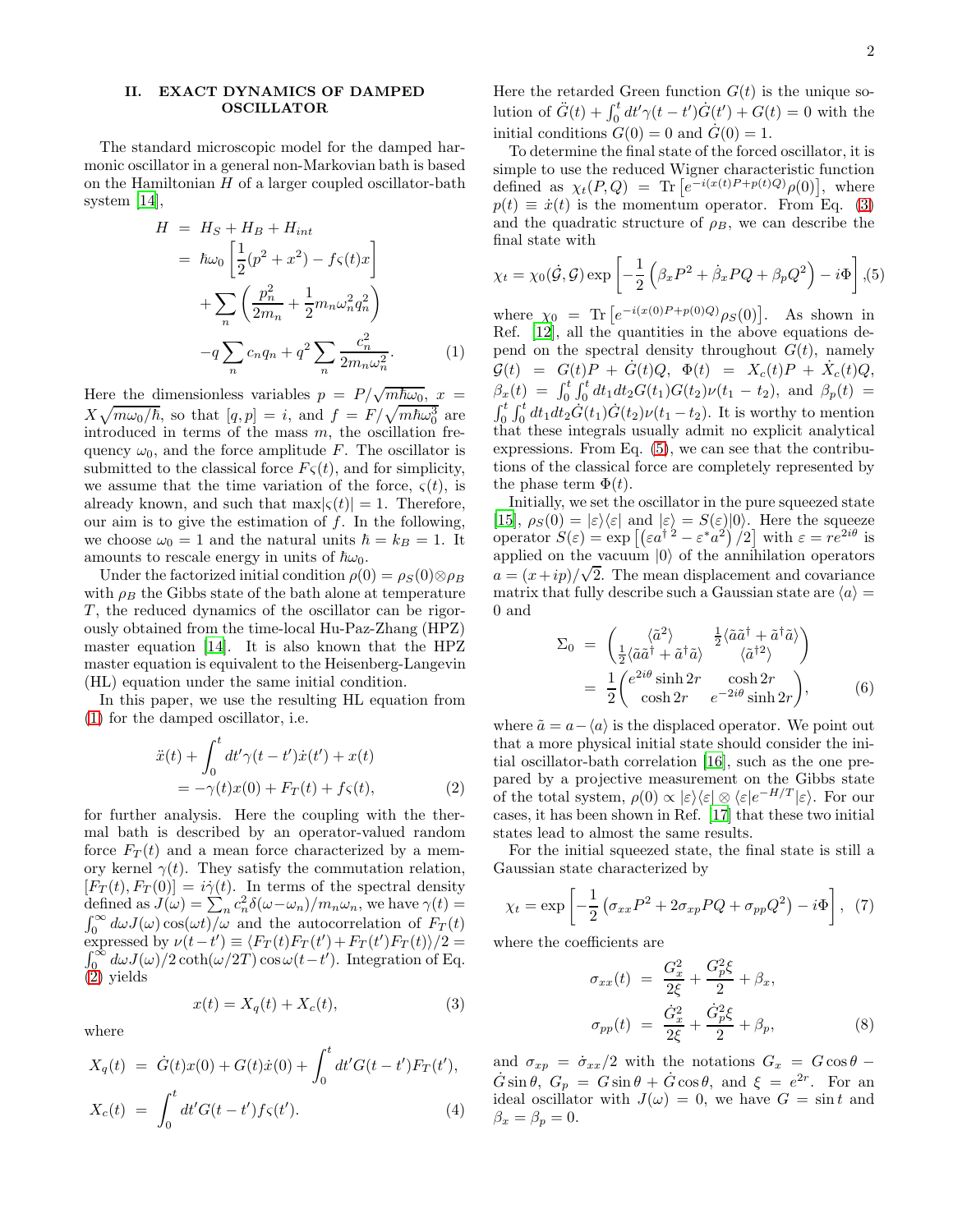# III. THE MARKOVIAN DYNAMICS

It is known in Ref. [\[15\]](#page-5-14) that the effect of a Markovian bath of mode  $a_{\text{in}}$  on a single mode boson a can be described by the following HL equation,

<span id="page-3-0"></span>
$$
\dot{a} = i[H_S, a] - \frac{\gamma}{2}a + \sqrt{\gamma}a_{\rm in},\tag{9}
$$

where  $\gamma$  is the damping strength. The bath mode  $a_{\text{in}}$ satisfies the commutation relation  $[a_{in}(t'), a_{in}^{\dagger}(t)] = \delta(t'-t')$ t), and  $\langle a_{\text{in}}^{\dagger}(t')a_{\text{in}}(t)\rangle = n_T \delta(t'-t)$ , where  $n_T = (e^{1/T} 1$ )<sup>-1</sup> is the average excitation number at temperature  $T$ . The Markovian evolution governed by the current form of HL equation is always completely positive, as the corresponding master equation takes the standard Lindblad form. The solution of Eq. [\(9\)](#page-3-0) is

<span id="page-3-1"></span>
$$
\tilde{a}(t) = g(t)a(0) + \sqrt{\gamma} \int_0^t dt' g(t - t') a_{\rm in}(t'), \qquad (10)
$$

where  $g(t) = e^{-it - \gamma t/2}$  and  $\tilde{a} = a(t) - \langle a(t) \rangle$  associated with  $\langle a(t) \rangle = \frac{1}{\sqrt{2}}$  $\frac{1}{2}[\langle x(t)\rangle + i\langle p(t)\rangle] = \frac{i}{\sqrt{2}}$  $\frac{1}{2}\int_0^t dt'g(t$  $t'$ ) $f \varsigma(t')$ . From Eq. [\(10\)](#page-3-1) and the initial squeezed state, the final state is characterized by  $\langle a(t) \rangle$  and

$$
\Sigma_t = \frac{1}{2} \begin{pmatrix} d & c \\ c & d^* \end{pmatrix},\tag{11}
$$

where  $c = e^{-\gamma t} \cosh 2r + (1 - e^{-\gamma t})(2N_T + 1)$  and  $d \equiv$  $d_R + id_I = e^{2i(\theta - t) - \gamma t} \sinh 2r$ . Then the corresponding Wigner characteristic function is of the form

$$
\chi_t = \exp\left[-\frac{1}{2}\left(\sigma_{xx}P^2 + 2\sigma_{xp}PQ + \sigma_{pp}Q^2\right) - i\Phi\right],
$$
 (12)

where the covariance matrix is

$$
\sigma \equiv \begin{pmatrix} \sigma_{xx} & \sigma_{xp} \\ \sigma_{xp} & \sigma_{pp} \end{pmatrix} = \frac{1}{2} \begin{pmatrix} c + d_R & d_I \\ d_I & c - d_R \end{pmatrix}, \quad (13)
$$

and the phase is  $\Phi = \langle x \rangle P + \langle p \rangle Q$ .

### IV. QFI FOR FORCE ESTIMATION

The results obtained in the last two sections allow us to get the QFI for probing a classical force with the damped oscillator. According to the quantum estimation theory [\[11\]](#page-5-10), the force sensitivity is bounded by  $\delta^2 f \geq 1/\mathcal{H}$ , where  $\mathcal{H} = 4(1 - \mathcal{F}^2(\rho_{f+df}^S, \rho_f^S))/df^2$  is the QFI in terms of the quantum fidelity  $\mathcal{F}(\rho_2, \rho_1) = \text{Tr}\sqrt{\sqrt{\rho_1 \rho_2 \sqrt{\rho_1}}}.$  The fidelity between two arbitrary states is usually difficult to calculate analytically. However, for two arbitrary Gaussian states  $\rho_1$  an  $\rho_2$  with respective covariance matrix  $\sigma_{1,2}$ and mean displacement vector  $\langle \mathbf{x} \rangle_{1,2}$  with  $\mathbf{x}^T = (x, p)$ , an explicit expression of  $\mathcal F$  is given by [\[18\]](#page-5-17),

$$
\mathcal{F}(\rho_1, \rho_2) = \frac{\exp\left(-\frac{1}{2}\mathbf{u}^T(\sigma_1 + \sigma_2)^{-1}\mathbf{u}\right)}{\sqrt{\Gamma + 4\Pi} - \sqrt{4\Pi}},\tag{14}
$$

where  $\Gamma = \det(\sigma_1 + \sigma_2)$ ,  $\Pi = (\det \sigma_1 - 1/4)(\det \sigma_2 - 1/4)$ , and  $\mathbf{u} = \langle \mathbf{x} \rangle_2 - \langle \mathbf{x} \rangle_1$ . For our cases,  $\sigma_1 = \sigma_2 = \sigma$  and  $\langle \mathbf{x} \rangle_f = f \mathbf{b} \equiv f(b_x, b_p)^T$ , we get  $\mathcal{H} = \mathbf{b}^T \sigma^{-1} \mathbf{b}$ , where

$$
\mathbf{b}(t;\tau) = \int_0^{\tau} dt' \varsigma(t+\tau-t') \left( G(t'), \dot{G}(t') \right)^T,
$$

for the non-Markovian bath, and

$$
\mathbf{b}(t;\tau) = \int_0^{\tau} dt' \varsigma (t + \tau - t') e^{-\gamma t'/2} (\sin(t'), \cos(t'))^T,
$$

for the Markovian bath.

The above lower bound is actually achievable with a time variant homodyne measurement as  $M(t)$  =  $\mathbf{x}^T \sigma^{-1} \mathbf{b} / \sqrt{\mathbf{b}^T \sigma^{-2} \mathbf{b}}$ . It can be seen that the corresponding force sensitivity is just  $\delta^2 f = \Delta^2 M / |d\langle M\rangle/df|^2 =$  $1/(\mathbf{b}^T \sigma^{-1} \mathbf{b})$ , where  $\Delta^2 M = \langle M^2 \rangle - \langle M \rangle^2$  is the variance of  $M$ . On the other hand, to get a better sensitivity, we demand optimizing  $H$  over all adjustable parameters, such as the rotation angle  $\theta$  in  $S(\varepsilon)$ .

Suppose a given mean energy of the oscillator as  $E =$  $(\xi + \xi^{-1})/4 \ge 1/2$ . With an ideal oscillator and choosing the optimal angle  $\theta = t - \arctan(b_x/b_p)$ , the maximum of H is given by  $\mathcal{H} = 2\xi(b_x^2 + b_p^2)$  in terms of  $b_x = \int_0^t dt' \sin(t - t')\varsigma(t')$  and  $b_p = \dot{b}_x$ . As  $E \to \infty$ ,  $\mathcal{H} \approx 8(b_x^2 + b_p^2)E$ , which is known as the Heisenberg limit [\[19\]](#page-5-18).

For the Markovian bath, because both of the eigenvalues of  $\sigma$  are independent of  $\theta$  as the ideal oscillator, we can always choose  $\theta = t - \arctan(b_x/b_p)$  in such a way that **b** becomes the eigenvector of  $\sigma$  associated with the minimal eigenvalue  $\lambda_{\min} = 1/2[(1 - e^{-\gamma t})(2n_T +$ 1) +  $e^{-\gamma t}/\xi$ . This yields the maximum of the QFI,  $\mathcal{H}_{\text{max}} = |\mathbf{b}|^2 / \lambda_{\text{min}}$ , which is the same as Eq. (31) in Ref. [\[12\]](#page-5-11) obtained by a variational method proposed in Ref. [\[13\]](#page-5-12) and by a properly selected homodyne measurement.

# V. GENERAL BEHAVIOR OF QFI IN THE NON-MARKOVIAN BATH

For the non-Markovian bath, the eigenvalues of  $\sigma$  are complicated functions of  $\theta$ , and so is the optimal  $\theta$  maximizing  $H$ . In general, it is impossible to represent the final expression of  $H$  analytically. We resort to numerics and take the regularized Ohmic damping as an ex-ample [\[4](#page-5-3)], namely  $J(\omega) = 2\gamma \omega \exp(-\omega^2/\Lambda^2)/\pi$  in terms of the damping strength  $\gamma$  and a cutoff scale  $\Lambda$ . For numerical purpose, let the total measurement time be  $t_{\text{tot}} = \pi/2$ , and the force shape be  $\varsigma(t) = 1$  (constant force) or  $\varsigma(t) = \cos t$  (resonant force). Other chosen parameters are  $T = 0$ ,  $\gamma = 0.1$ , and  $\Lambda = 10$ .

The plots of the optimal H over  $\theta$  as a function of the measurement time t are shown in Fig. 1 (a). We see that the results for the non-Markovian and Markovian baths show quite different behaviors as functions of  $t$ , especially at short times. As  $t \to 0$ , we notice that  $\mathcal{H} \to$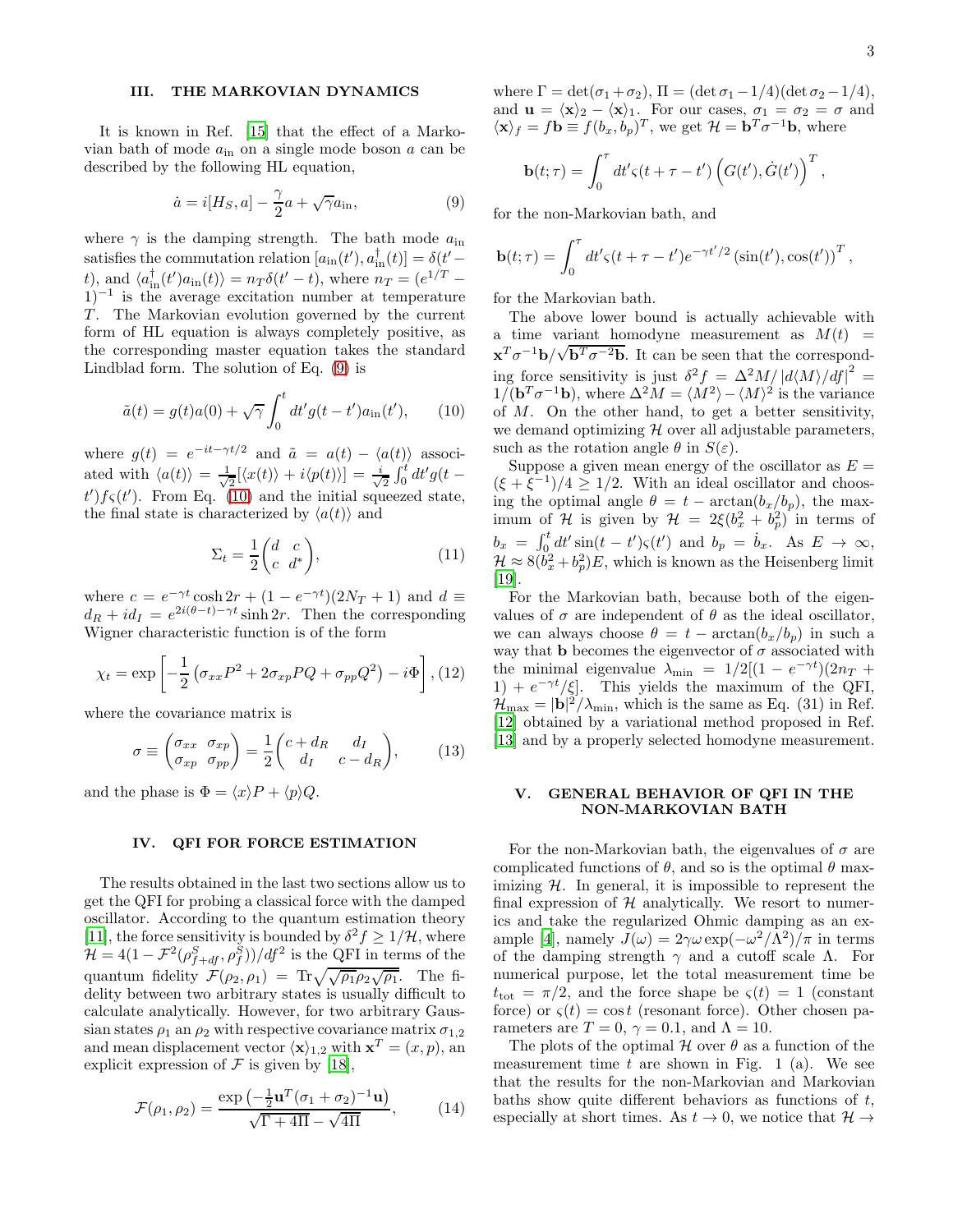

FIG. 1: (a) The optimal  $H$  over  $\theta$  as a function of time t for a single measurement  $(N = 1)$  on the damped oscillator in the non-Markovian (solid) and Markovian (dashed) baths. The thick (thin) lines are for the constant (resonant) force here and in the following plots. The inset shows the short time behavior of H. Here  $r = 5$ . (b) The behavior of H as a function of  $N$  for detecting a constant force in the non-Markovian bath with  $r = 2.50, 2.66,$  and 2.80 from the bottom up. Here the optimization of H over  $\theta_k$  is made.

 $2\xi t^2$  for the non-Markovian bath, and  $\mathcal{H} \to t/\gamma$  for the Markovian bath. On the other hand, as  $t \to \infty$ , both of them approach to the steady value  $\mathcal{H} \to b_x^2/\sigma_{xx}^{\infty} + b_p^2/\sigma_{pp}^{\infty}$ . It suggests to us that for a total probing time  $t_{\text{tot}}$ , the force sensitivity can be further improved by N-repeated measurements, where each part with the mean energy E is probed for a time interval  $\tau = t_{\text{tot}}/N$ . For this sequential strategy, the corresponding QFI is the sum of the QFI for each measurement step,

<span id="page-4-0"></span>
$$
\mathcal{H} = \sum_{k=0}^{N-1} \mathbf{b}^T(k\tau;\tau)\sigma^{-1}(\theta_k,\tau)\mathbf{b}(k\tau;\tau), \qquad (15)
$$

which should be optimized over the variables  $\theta_k$ , N.

Fig. 1 (b) displays the behavior of  $H$  versus N for detecting a constant force acting on the oscillator in the non-Markovian bath with  $r = 2.50, 2.66,$  and 2.80 from the bottom up. It shows that the number  $N$  that maximizes  $H$  depends on the value of  $r$ . We denote this optimal number by  $N_{\text{opt}}$ , and  $\tau_{\text{opt}} = t_{\text{tot}}/N_{\text{opt}}$ . For  $r \approx 2.66$ , there are two global maxima, corresponding to the values 1 and 39 of N.

Fig. 2 (a) displays the behavior of  $N_{\text{opt}}$  versus r for the non-Markovian and Markovian baths, respectively. Fig. 2 (b) displays the behavior of  $\mathcal{H}_{\text{opt}}$  versus r. As shown in Fig. 2, we notice that for the ideal oscillator, the sequential strategy makes no improvement, and  $\mathcal{H}_{\text{opt}}$  is linearly proportional to  $E$  [\[9\]](#page-5-8). For the damped oscillator, a single measurement should be used for low E, and the sequential measurements are preferred for increasingly high E. It can be seen that the free oscillator presents the best force sensitivity among others. The non-Markovian result is worse than the Markovian one for low E, and becomes better as E increases.

From Fig. 2 and for a sufficiently high  $E \approx e^{2r}/4$ , the optimal number  $N_{\text{opt}}$  can be well approximated by

$$
N_{\rm opt} \approx \begin{cases} d_0 \sqrt{E} & \text{for the non-Markovian bath,} \\ c_0 E^{1/3} & \text{for the Markovian bath,} \end{cases}
$$
 (16)



FIG. 2: (a) The plots of  $N_{\text{opt}}$  versus the squeeze parameter r for the non-Markovian (dashed) and Markovian (solid) oscillators. (b) The behavior of  $\mathcal{H}_{\text{opt}}$  versus r for the free (dotdashed), non-Markovian (dashed), and Markovian (solid) oscillators.

and the corresponding optimal QFI can be fitted by

$$
\mathcal{H}_{\rm opt} \approx \begin{cases} d_1 \sqrt{E}, \\ c_1/\gamma - c_2 E^{-2/3}. \end{cases}
$$
 (17)

In terms of the total energy  $E_{\rm tot} = N E \rightarrow \infty$  and for an arbitrary  $t_{\text{tot}} \gg 1$ , we have

$$
\mathcal{H}_{\rm opt}/t_{\rm tot} \approx \begin{cases} d'_1 (E_{\rm tot}/t_{\rm tot})^{1/3} \to \infty, \\ c'_1/\gamma - c'_2 (E_{\rm tot}/t_{\rm tot})^{-1/2} \to c'_1/\gamma, \end{cases} (18)
$$

where  $d'_1 = d_1(d_0\pi^2/4)^{-1/3}$ ,  $c'_1 = 2c_1/\pi$  and  $c'_2 =$  $c_2\sqrt{8c_0/\pi^3}$ . We find that the above coefficients take:  $d_0 = 5.60$  independent of the force shapes,  $d_1 = 1.76$ for constant force, and  $d_1 = 0.88$  for resonant force;  $c_0 = 0.64$ ,  $c_1 = 31.41$ , and  $c_2 = 47.81$  for constant force,  $c_0 = 0.80, c_1 = 15.71,$  and  $c_2 = 30.11$  for resonant force. The Markovian results are in agreement with Eqs. (33) and (35) in Ref. [\[12\]](#page-5-11).

The key point demonstrated by the above numerics is that the force sensitivity with the damped oscillator initially prepared in a squeezed state performs better for the non-Markovian case when the total mean energy gets higher. Under such a situation, a relatively larger  $N_{\text{opt}}$ is used and hence the oscillator can benefit more from non-Markovian noise feature. Furthermore, the cube root asymptotic for  $\mathcal{H}_{\text{opt}}$  is not specific to our chosen model, but rather a general consequence of the unitary evolution of the total oscillator-bath state.

To put it more explicitly and following Ref. [\[12](#page-5-11)], we consider the limit of a fast sequential measurement, that is,  $\tau$  is much smaller than all characteristic times of the process, and are able to derive an analytical expression for  $N_{\text{opt}}$  and  $\mathcal{H}_{\text{opt}}$ . Using the series expansions of  $G(t)$  =  $t + G_3 \dot{t}^3/3! + O(\dot{t}^5)$  and  $\nu(t) = \nu_0 + \nu_2 t^2/2! + O(t^4)$ , the optimal angle is determined by  $\theta_k = t/2 + O(t^2)$  from the vanishing derivative of Eq. [\(15\)](#page-4-0) with respect to  $\theta_k$ , and therefore Eq. [\(15\)](#page-4-0) takes the form

$$
\mathcal{H} = \frac{2\tau + O(\tau^3)}{1/\xi + 2\nu_0 \tau^2 + O(\tau^4)} \int_0^{t_{\text{tot}}} dt \varsigma^2(t), \tag{19}
$$

where the Euler-Maclaurin formula has been applied to transform the summation over k into an integral, and